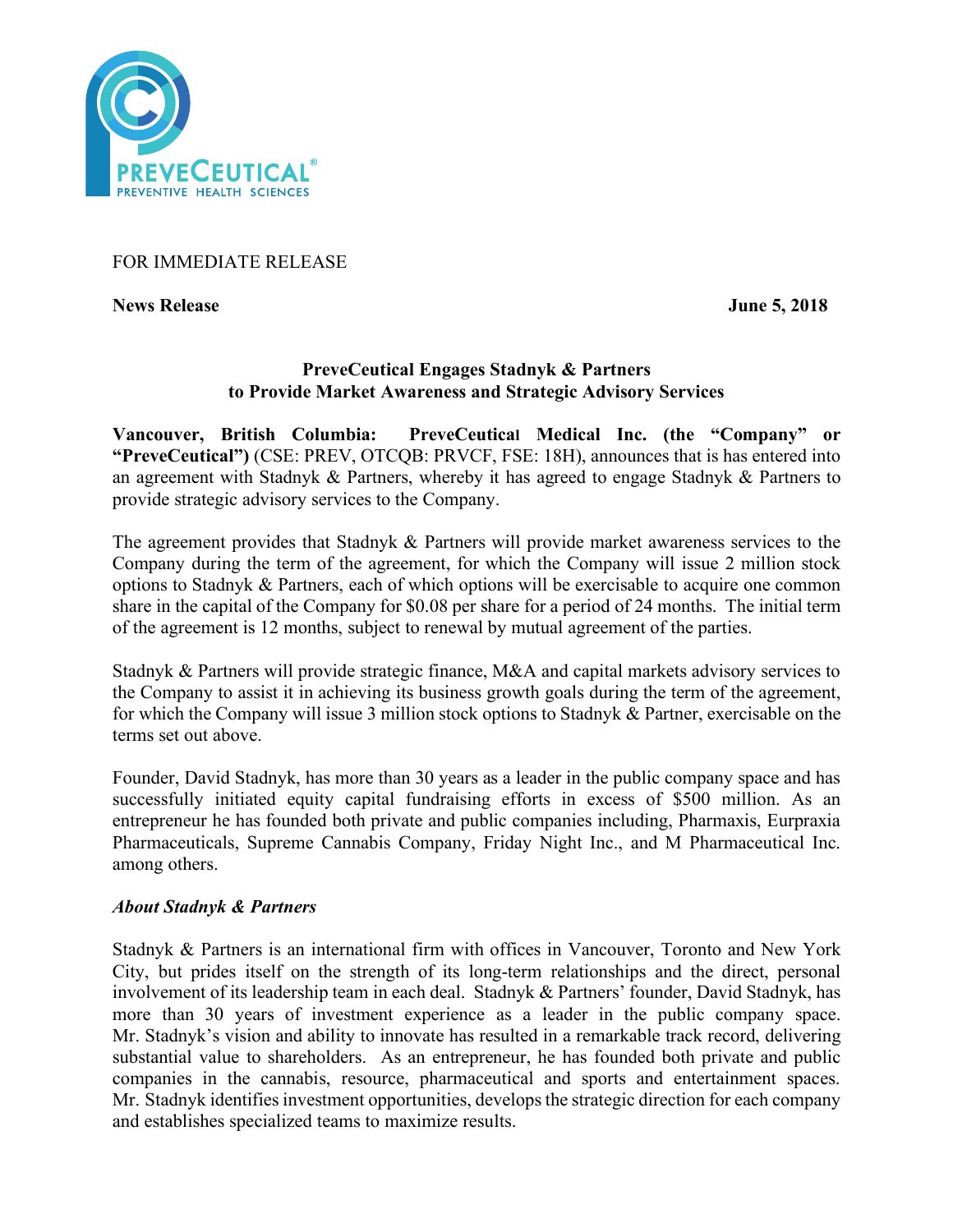### *About PreveCeutical*

PreveCeutical is a health sciences company that develops innovative options for preventive and curative therapies utilizing organic and nature identical products.

PreveCeutical aims to be a leader in preventive health sciences and currently has five research and development programs, including: dual gene therapy for curative and prevention therapies for diabetes and obesity; the Sol-gel Program; Nature Identical™ peptides for treatment of various ailments; non-addictive analgesic peptides as a replacement to the highly addictive analgesics such as morphine, fentanyl and oxycodone; and a therapeutic product for treating athletes who suffer from concussions (mild traumatic brain injury).

PreveCeutical sells CELLB9®, an Immune System Booster. CELLB9® is an oral solution containing polarized and potentiated essential minerals extracted from a novel peptide obtained from Caribbean Blue Scorpion venom. This product is available on the Company's website. For more information about PreveCeutical, please visit www.PreveCeutical.com, follow us on Twitter: http://twitter.com/PreveCeuticals and Facebook: www.facebook.com/PreveCeutical.

### *On Behalf of the Board of Directors*

*"Stephen Van Deventer"* Chairman, CEO and President

#### *For further information, please contact:*

Deanna Kress Director of Corporate Communications & Investor Relations +1-778-999-6063 deanna@PreveCeutical.com

#### *Forward-Looking Statements:*

This news release contains forward-looking statements and forward-looking information (collectively, "forwardlooking statements") within the meaning of applicable Canadian and U.S. securities legislation, including the United States *Private Securities Litigation Reform Act of 1995*. All statements in this news release that are not purely historical are forward-looking statements and include statements regarding beliefs, plans, expectations and orientations regarding the future including, without limitation, the expected duration of the investor relations and advisory services agreement and any expected benefit to the Company thereunder, the Company's anticipated business plans and its prospect of success in executing its proposed plans. Often, but not always, forward-looking statements can be identified by words such as "plans", "expects", "may", "intends", "anticipates", "believes", "proposes" or variations of such words including negative variations thereof and phrases that refer to certain actions, events or results that may, could, would, might or will occur or be taken or achieved. Actual results could differ from those projected in any forward-looking statements due to numerous factors including, but not limited to, the state of the financial markets for the Company's equity securities and the inability of the Company to execute its proposed business plans and obtain the financing required to carry out its planned future activities. Other factors such as general economic, market or business conditions or changes in laws, regulations and policies affecting the biotechnology or pharmaceutical industry, may also adversely affect the future results or performance of the Company. These forwardlooking statements are made as of the date of this news release and, unless required by applicable law, the Company assumes no obligation to update the forward-looking statements or to update the reasons why actual results could differ from those projected in these forward-looking statements. Although the Company believes that the statements, beliefs, plans, expectations, and intentions contained in this news release are reasonable, there can be no assurance that those statements, beliefs, plans, expectations, or intentions will prove to be accurate. Readers should consider all of the information set forth herein and should also refer to other periodic reports provided by the Company from time-